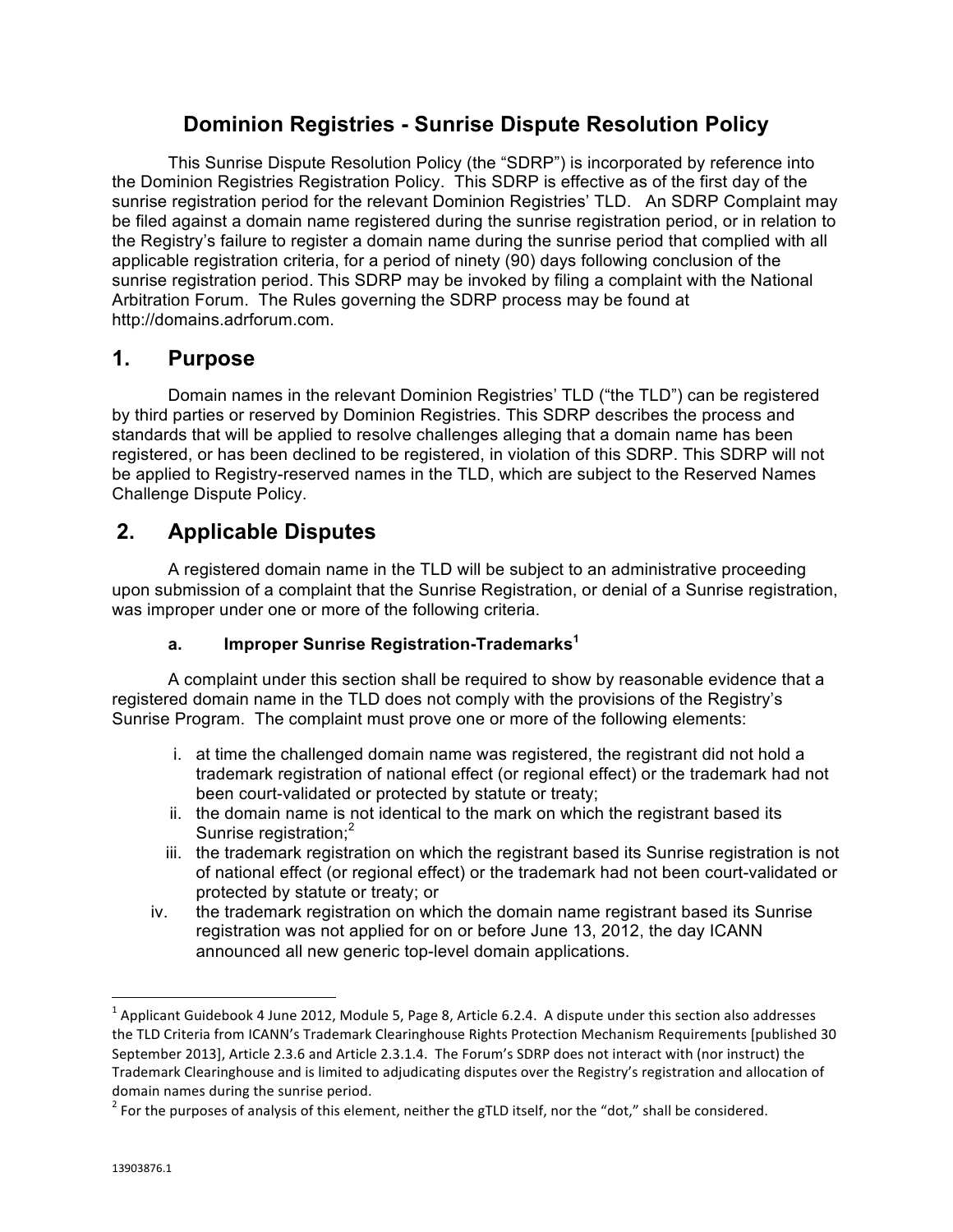### **b. Improper Denial of Sunrise Registration**

A complaint under this section shall be required to show that the Registry failed to register a domain name that was applied for in compliance with the Sunrise Criteria and all other applicable registration criteria required for the Registry's Sunrise Program.

### **c. SDRP Effective Dates.**

Any SDRP claim brought under this Policy for domain names registered in the TLD shall be brought before the end of a ninety (90) day period following conclusion of the sunrise registration period.

## **3. Evidence and Defenses**

### **a. Evidence**

Panelists will review the Registry's Sunrise Criteria, and all other applicable registration criteria, the Complaint, the position of the Registry if any, and the position of registrant if applicable, when making their decision.

### **b. Defenses**

Harmless error. A Respondent may produce evidence to show that, although the sunrise registration was granted based on submission of the wrong documents, or documents containing an error, the true and correct evidence existed at the time the sunrise registration was applied for and, thus, the registration would have been granted.

## **4. Remedies**

The remedies available to a complainant for a proceeding under this SDRP shall be limited to:

### **a. Improper Sunrise Registration**

If the Panelist finds that the domain name was improperly registered during the Sunrise period, the domain name will be, in the sole discretion of the Registry, (a) suspended for the remaining term of registration, (b) cancelled and returned to the pool of names available for registration, or (c) reserved by Registry and subsequently made available for registration under such terms as Registry may determine, including to the party filing the complaint.

In the event that one party to a sunrise contention resolution auction files a complaint under the SDRP against an opposing party to the same auction, Registry will stop the auction process to allow for resolution of the complaint pursuant to the policy set forth herein.

### **b. Improper Denial of Sunrise Registration**

The remedies for a Complaint filed under SDRP 2(b) shall be limited to setting aside the denial of the sunrise registration, if the domain name has not already been registered by another trademark holder during the sunrise period or a third party during a subsequent registration period. If the Complainant wishes to re-apply to register the domain name, such application may be made to the Registry, or registrar, as applicable.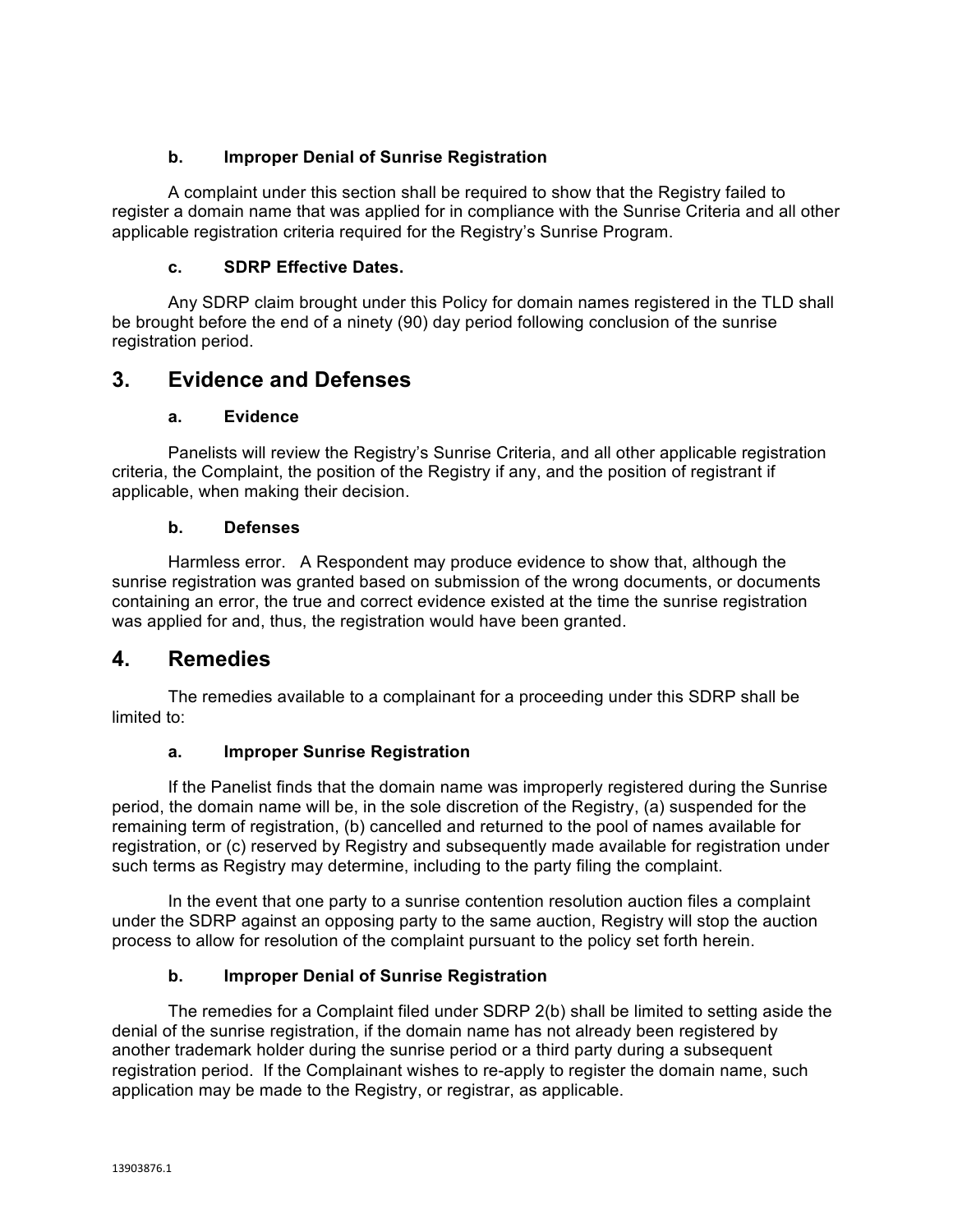## **5. Procedure**

### **a. Dispute Resolution Provider / Selection of Procedure**

A Complaint under this SDRP shall be submitted to the National Arbitration Forum ("Forum") by submitting the complaint directly to the Forum. The Forum will administer the proceeding and select a qualified and eligible Panelist ("Panelist"). The Forum has established Rules for National Arbitration Forum's Sunrise Dispute Resolution Policy ("Rules"), setting forth a fee schedule and other technical and process requirements for handling a dispute under this SDRP. The proceedings under this SDRP will be conducted according to this SDRP and the applicable Rules of the Forum.

### **b. Registry's or Registrar's Involvement**

(i) Upon Provider's notification to Registry of the Complaint pursuant to the Rules, Registry shall have twenty (20) days to submit to Provider, if Registry so chooses, any information or documentation relating to Registry's position concerning the domain name(s), the Complaint, and compliance with this SDRP and any other applicable Registry Policies.

(ii) Neither the Registry nor the registrar is or will be liable as a result of any decisions rendered by the Panelist. Any sunrise-registered domain names in the TLD involved in a SDRP proceeding will be locked against transfer to another domain name holder or another registrar during the course of a proceeding. In the case of a claim under SDRP 2(b), upon receipt of notice of the SDRP complaint filing, the Registry will prevent other parties from registering the unregistered domain name at issue until a decision is reached. The contact details of the holder of a registered domain name in the TLD, against which a complaint has been filed, will be as shown in the registrar's publicly available Whois database record for the relevant registrant. The Registry and the applicable registrar will comply with any Panelist decision and make all appropriate changes to the status of the domain name registration(s) in their Whois databases.

### **c. Parties**

The registrant of a registered domain name in the TLD shall be promptly notified by the Forum of the commencement of a dispute under this SDRP, and may contest the allegations of the complaint or show other cause why the remedy requested in the complaint should not be granted in accordance with this SDRP. In all cases, the burden of proof shall be on the complainant, and default or other failure of the holder of the registered domain name shall not constitute an admission to any allegation of the complaint. The Forum shall promptly notify all named parties in the dispute, as well as the registrar and the Registry of any decision made by a Panelist.

### **d. Decisions**

(i) The Panelist may state the basis on which the decision is issued in summary format and may include such commentary or guidance as the Panelist deems appropriate;

(ii) the decision shall state whether the criteria for this SDRP has been satisfied or the status quo maintained;

(iii) decisions made under this SDRP will be publicly published by the Forum on its website; and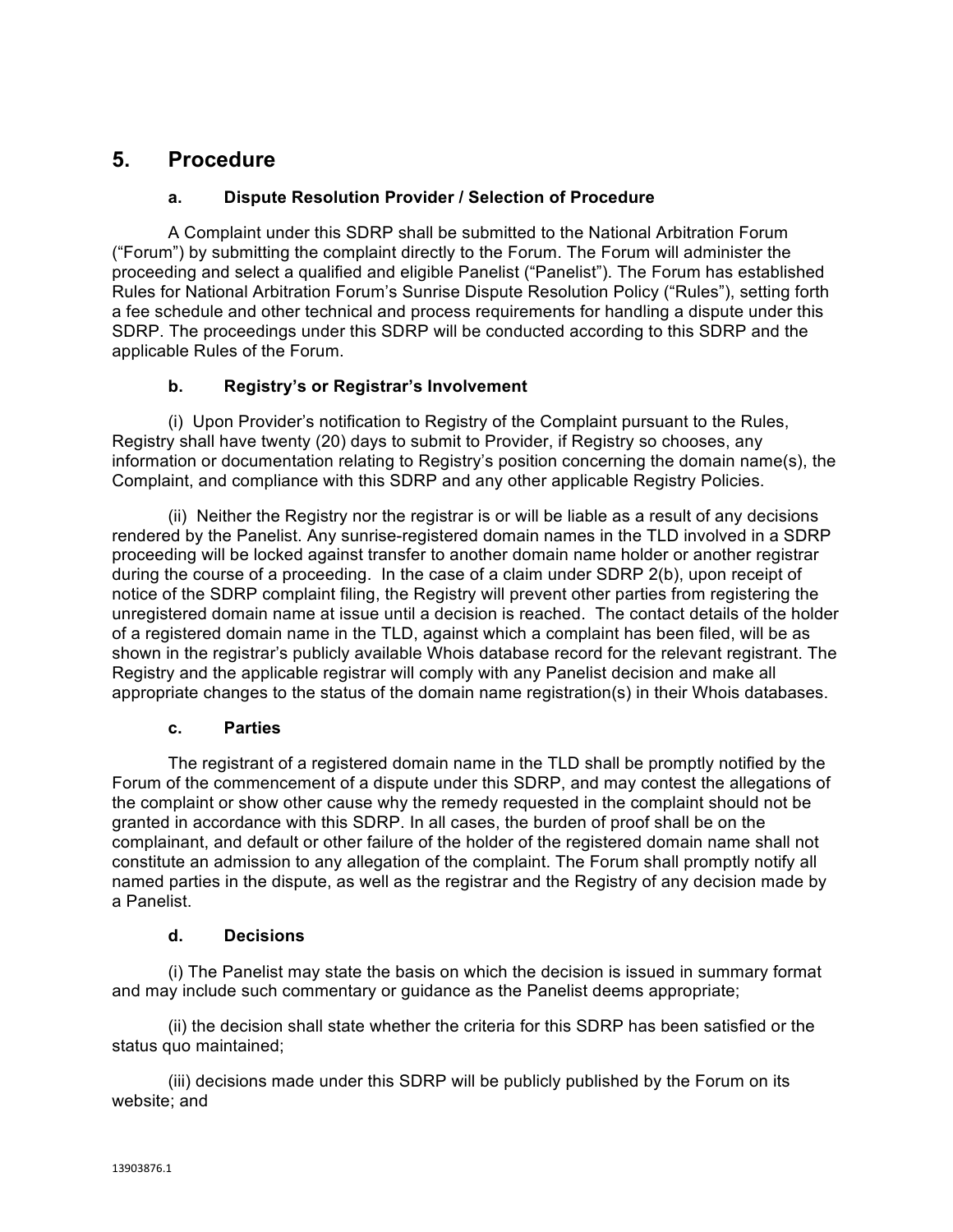(iv) decisions made under this SDRP shall constitute a recommendation to the Registry as to whether the Complainant has satisfied the provisions of this SDRP.

#### **e. Implementation of a Lock and the Decision**

If a Panelist's decision recommends a change to the status of a registered domain name, the Registry will wait ten (10) business days after communication of the decision before implementing that decision, unless the registrant submits to the Registry (with a copy to the Forum) during that ten (10) day period official documentation (such as a copy of a complaint, file-stamped by the clerk of the court) that the registrant has commenced a lawsuit to preserve its claimed rights in a court of competent jurisdiction over the parties and the registered domain name. If such documentation is received, no further action shall be taken until the Registry receives (i) evidence satisfactory to the Registry of an agreed resolution between the parties; (ii) evidence satisfactory to Registry that registrant's lawsuit has been dismissed or withdrawn; or (iii) a copy of a valid order from such court dismissing such lawsuit or otherwise directing disposition of the registered domain name.

### **f. Representations and Warranties**

Parties to a dispute under this SDRP shall warrant that all factual allegations made in the course thereof are true and correct to the best of their knowledge, shall remain subject to all representations and warranties made in the course of registration of a disputed domain name.

## **6. Maintaining the Status Quo**

During a proceeding under the SDRP, the registered domain name shall be locked against transfers between registrants and/or registrars and against deletion or cancellation by registrants.

## **7. Indemnification / Hold Harmless**

The parties shall hold the registrar, the Registry, the Forum, and the Panelist harmless from any claim arising from operation of the SDRP. Neither party may name the registrar, the Registry, the Forum, or the Panelist as a party or otherwise include the registrar, the Registry, the Forum, or the Panelist in any judicial proceeding relating to the dispute or the administration of the SDRP policy. The parties shall indemnify, defend and hold harmless the registrar, the Registry, the Forum, the Panelist and their respective employees, contractors, agents and service providers from any claim arising from the conduct or result of a proceeding under this SDRP. Neither the registrar, the Registry, Forum, the Panelist and their respective employees, contractors, agents and service providers shall be liable to a party for any act or omission in connection with any administrative proceeding under this SDRP or the corresponding Rules. The complainant shall be directly and solely liable to the registrant in the event the complaint is granted in circumstances where the registrant is lawfully entitled to registration and use of the registered domain name(s) in the TLD.

## **8. Relation To Other Dispute Resolution Policies**

This SDRP is in addition to and complementary with the Uniform Domain Name Dispute Resolution Policy ("UDRP"), the Uniform Rapid Suspension System ("URS") and any dispute policies adopted by ICANN or the Registry. The conditions herein may constitute lack of